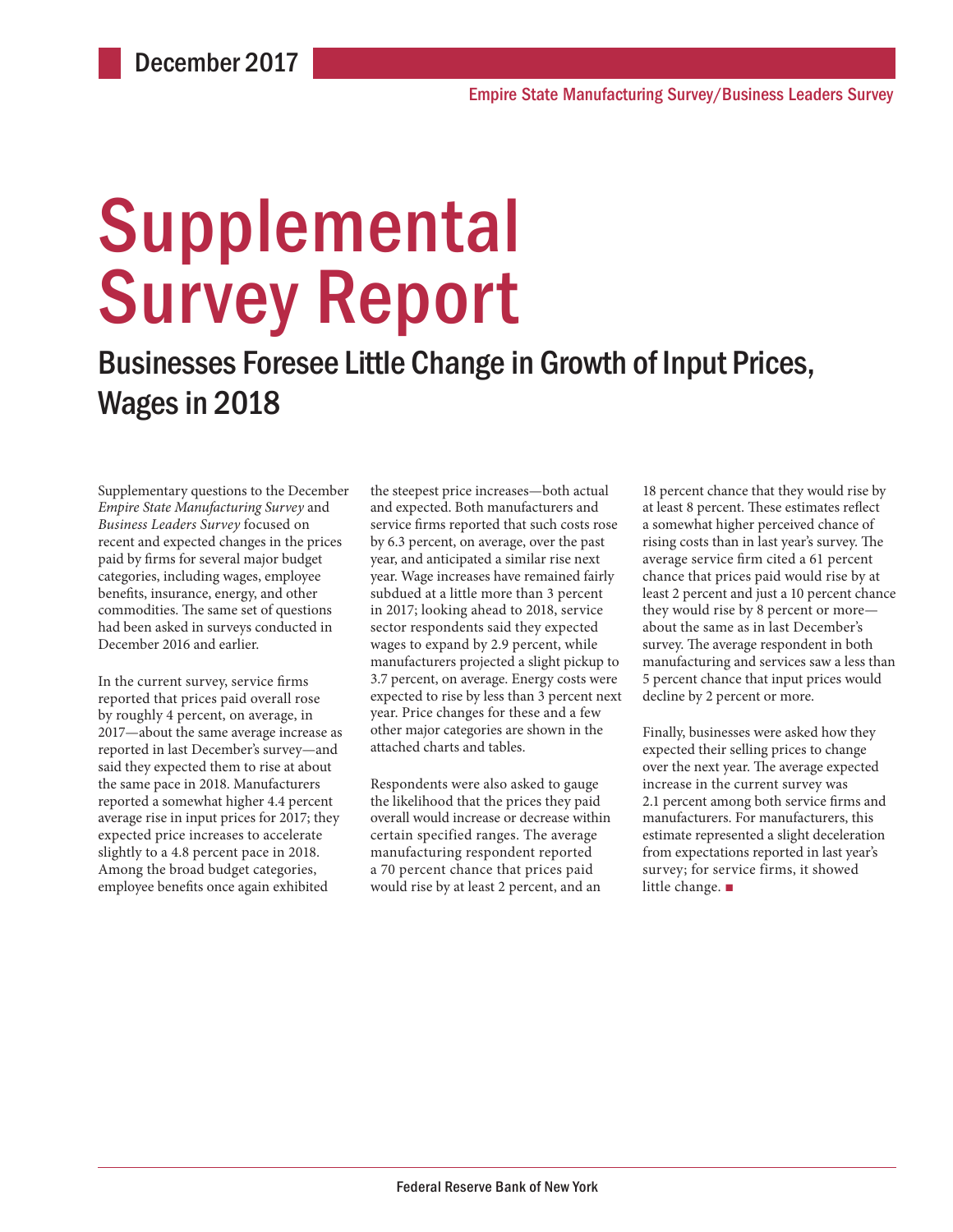## Supplemental Survey Report, continued

## QUESTION 1

**For each of the following budget categories, please indicate the approximate percentage change in the price you paid in 2017 and the expected percentage change in the price in 2018:**

|                                   | <b>Empire State Manufacturing Survey</b>                 |                                                                 | <b>Business Leaders Survey</b>                           |                                                                 |  |
|-----------------------------------|----------------------------------------------------------|-----------------------------------------------------------------|----------------------------------------------------------|-----------------------------------------------------------------|--|
|                                   | Average<br><b>Percentage Change</b><br>Reported for 2017 | Average<br><b>Percentage Change</b><br><b>Expected for 2018</b> | Average<br><b>Percentage Change</b><br>Reported for 2017 | Average<br><b>Percentage Change</b><br><b>Expected for 2018</b> |  |
|                                   |                                                          |                                                                 |                                                          |                                                                 |  |
| <b>Wages</b>                      | 3.4                                                      | 3.7                                                             | 3.1                                                      | 2.9                                                             |  |
| Employee benefits                 | 6.3                                                      | 6.2                                                             | 6.3                                                      | 6.6                                                             |  |
| Insurance (e.g., liability, fire) | 3.4                                                      | 3.2                                                             | 3.8                                                      | 3.7                                                             |  |
| Outside services                  | 2.8                                                      | 2.6                                                             | 2.9                                                      | 1.9                                                             |  |
| Energy                            | 2.0                                                      | 2.9                                                             | 2.0                                                      | 2.3                                                             |  |
| Other commodities                 | 3.7                                                      | 3.4                                                             | 2.0                                                      | 1.5                                                             |  |
| Overall                           | 4.4                                                      | 4.8                                                             | 3.9                                                      | 3.9                                                             |  |

## QUESTION 2

What would you say is the percent chance that, over the next twelve months, your prices paid will . . .

|                                         |                                                             | <b>Empire State Manufacturing Survey</b> | <b>Business Leaders Survey</b>                              |                                |  |
|-----------------------------------------|-------------------------------------------------------------|------------------------------------------|-------------------------------------------------------------|--------------------------------|--|
|                                         | <b>Average Percent Chance</b><br>of Specified Price Change* |                                          | <b>Average Percent Chance</b><br>of Specified Price Change* |                                |  |
|                                         | December 2017<br>Survey                                     | December 2016<br><b>Survey</b>           | December 2017<br>Survey                                     | December 2016<br><b>Survey</b> |  |
|                                         |                                                             |                                          |                                                             |                                |  |
| Increase 8 percent or more              | 17.6                                                        | 11.7                                     | 10.3                                                        | 11.6                           |  |
| Increase 2 to 8 percent                 | 51.8                                                        | 49.1                                     | 50.6                                                        | 49.7                           |  |
| Stay within 2 percent of current levels | 26.7                                                        | 33.5                                     | 35.0                                                        | 33.8                           |  |
| Decrease 2 to 8 percent                 | 2.6                                                         | 4.0                                      | 3.4                                                         | 3.9                            |  |
| Decrease 8 percent or more              | 1.4                                                         | 1.7                                      | 0.7                                                         | 1.0                            |  |

*\*Survey respondents were asked to assign a specific percent chance to each possible outcome; the values reported in this table reflect the average indicated percent chance across all respondents.*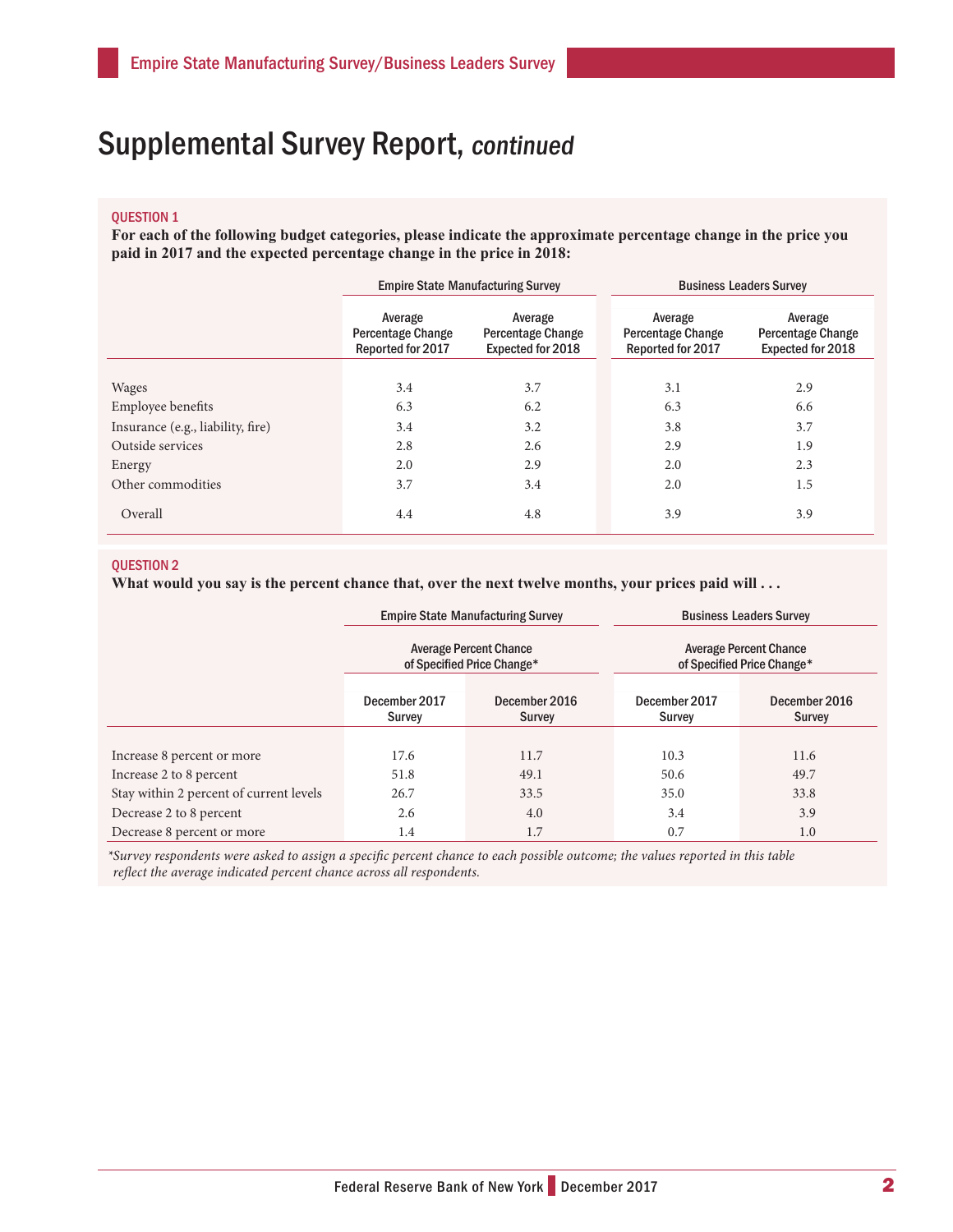## Supplemental Survey Report, continued

#### HISTORICAL OVERVIEW FOR QUESTION 1

**For each of the following budget categories, please indicate the approximate percentage change in the price you paid in 2017 and the expected percentage change in the price in 2018:**